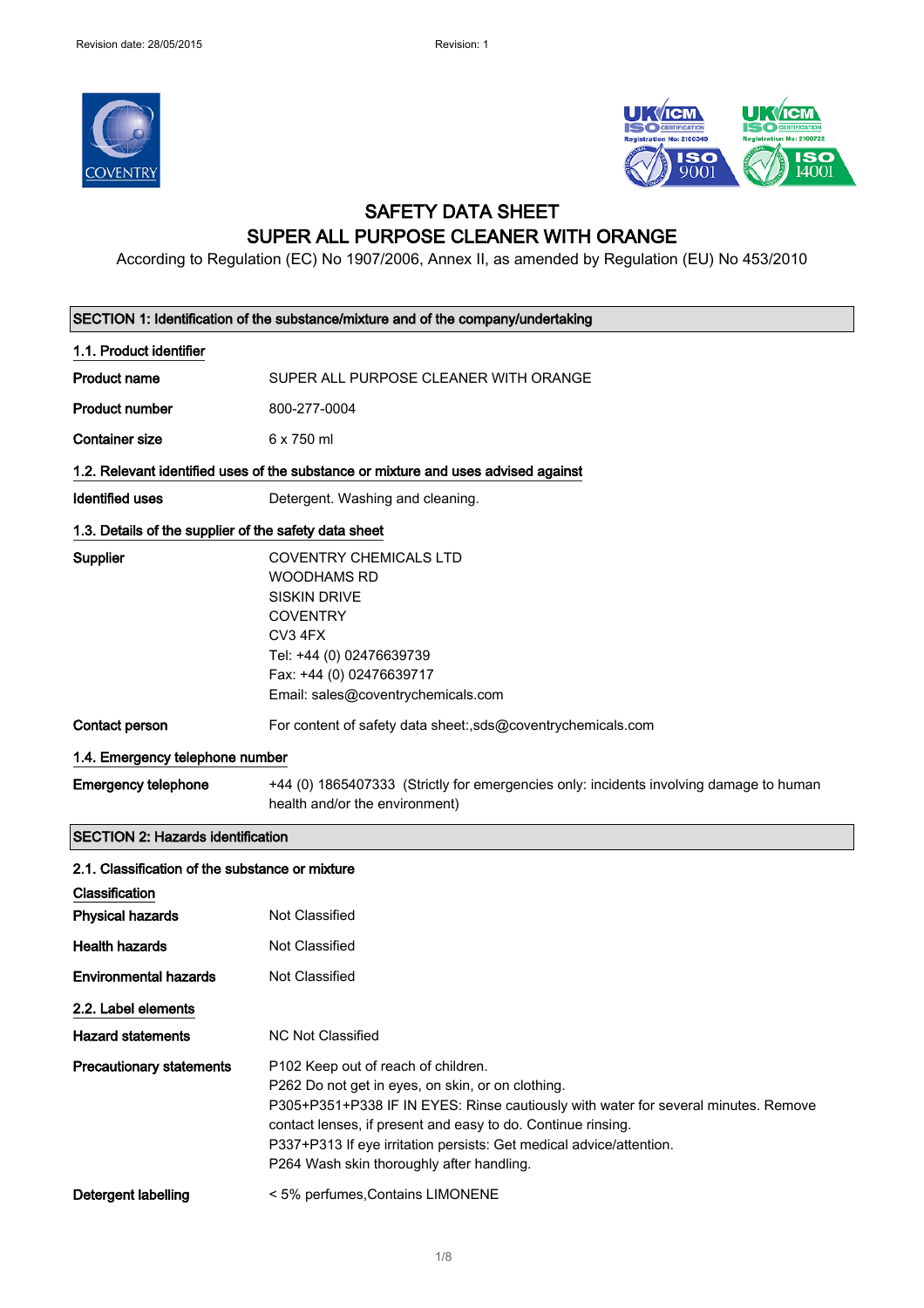### 2.3. Other hazards

This product does not contain any substances classified as PBT or vPvB.

| SECTION 3: Composition/information on ingredients          |                                                                                                                                                                                                                                                                   |                                                      |
|------------------------------------------------------------|-------------------------------------------------------------------------------------------------------------------------------------------------------------------------------------------------------------------------------------------------------------------|------------------------------------------------------|
| 3.2. Mixtures                                              |                                                                                                                                                                                                                                                                   |                                                      |
| 2-(2-BUTOXYETHOXY)ETHANOL                                  |                                                                                                                                                                                                                                                                   | $1 - 5%$                                             |
| CAS number: 112-34-5                                       | EC number: 203-961-6                                                                                                                                                                                                                                              | REACH registration number: 01-<br>2119475104-44-xxxx |
| Classification<br>Not Classified                           | Xi;R36                                                                                                                                                                                                                                                            | Classification (67/548/EEC or 1999/45/EC)            |
|                                                            | The Full Text for all R-Phrases and Hazard Statements are Displayed in Section 16.                                                                                                                                                                                |                                                      |
| <b>SECTION 4: First aid measures</b>                       |                                                                                                                                                                                                                                                                   |                                                      |
| 4.1. Description of first aid measures                     |                                                                                                                                                                                                                                                                   |                                                      |
| Inhalation                                                 | Move affected person to fresh air at once. Rinse nose and mouth with water. Get medical<br>attention if any discomfort continues.                                                                                                                                 |                                                      |
| Ingestion                                                  | Never give anything by mouth to an unconscious person. Do not induce vomiting. Rinse<br>mouth thoroughly with water. Get medical attention if any discomfort continues.                                                                                           |                                                      |
| <b>Skin contact</b>                                        | Rinse immediately with plenty of water. Remove contaminated clothing. Get medical attention<br>if irritation persists after washing.                                                                                                                              |                                                      |
| Eye contact                                                | Rinse immediately with plenty of water. Remove any contact lenses and open eyelids wide<br>apart. Continue to rinse for at least 15 minutes. Get medical attention if irritation persists after<br>washing. Show this Safety Data Sheet to the medical personnel. |                                                      |
|                                                            | 4.2. Most important symptoms and effects, both acute and delayed                                                                                                                                                                                                  |                                                      |
| Skin contact                                               | Prolonged contact may cause redness, irritation and dry skin.                                                                                                                                                                                                     |                                                      |
| Eye contact                                                | May cause temporary eye irritation.                                                                                                                                                                                                                               |                                                      |
|                                                            | 4.3. Indication of any immediate medical attention and special treatment needed                                                                                                                                                                                   |                                                      |
| Notes for the doctor                                       | No specific recommendations.                                                                                                                                                                                                                                      |                                                      |
| <b>SECTION 5: Firefighting measures</b>                    |                                                                                                                                                                                                                                                                   |                                                      |
| 5.1. Extinguishing media                                   |                                                                                                                                                                                                                                                                   |                                                      |
| Suitable extinguishing media                               | The product is not flammable. Use fire-extinguishing media suitable for the surrounding fire.<br>Foam, carbon dioxide or dry powder.                                                                                                                              |                                                      |
| 5.2. Special hazards arising from the substance or mixture |                                                                                                                                                                                                                                                                   |                                                      |
| <b>Hazardous combustion</b><br>products                    | Oxides of carbon. Thermal decomposition or combustion may liberate carbon oxides and<br>other toxic gases or vapours.                                                                                                                                             |                                                      |
| 5.3. Advice for firefighters                               |                                                                                                                                                                                                                                                                   |                                                      |
| Protective actions during<br>firefighting                  | Control run-off water by containing and keeping it out of sewers and watercourses.                                                                                                                                                                                |                                                      |
| Special protective equipment<br>for firefighters           | Wear positive-pressure self-contained breathing apparatus (SCBA) and appropriate protective<br>clothing.                                                                                                                                                          |                                                      |
| <b>SECTION 6: Accidental release measures</b>              |                                                                                                                                                                                                                                                                   |                                                      |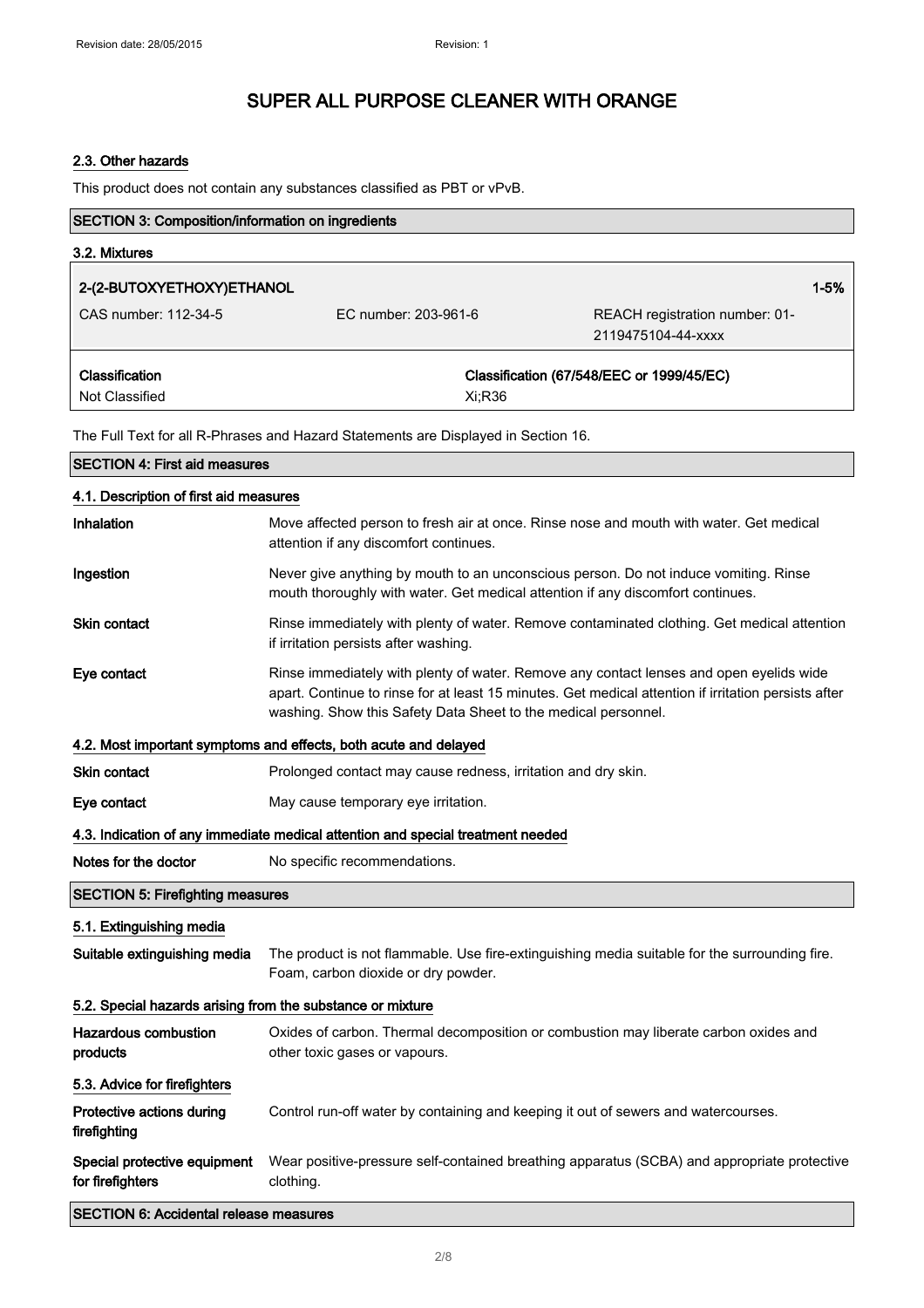#### 6.1. Personal precautions, protective equipment and emergency procedures

| <b>Personal precautions</b>                               | For personal protection, see Section 8. In case of spills, beware of slippery floors and<br>surfaces.                                                                                                                                   |
|-----------------------------------------------------------|-----------------------------------------------------------------------------------------------------------------------------------------------------------------------------------------------------------------------------------------|
| 6.2. Environmental precautions                            |                                                                                                                                                                                                                                         |
| <b>Environmental precautions</b>                          | Collect and dispose of spillage as indicated in Section 13. Do not discharge into drains or<br>watercourses or onto the ground.                                                                                                         |
| 6.3. Methods and material for containment and cleaning up |                                                                                                                                                                                                                                         |
| Methods for cleaning up                                   | Stop leak if possible without risk. Absorb in vermiculite, dry sand or earth and place into<br>containers. Flush contaminated area with plenty of water. Avoid the spillage or runoff entering<br>drains, sewers or watercourses.       |
| 6.4. Reference to other sections                          |                                                                                                                                                                                                                                         |
| Reference to other sections                               | For personal protection, see Section 8. See Section 11 for additional information on health<br>hazards. For waste disposal, see Section 13.                                                                                             |
| <b>SECTION 7: Handling and storage</b>                    |                                                                                                                                                                                                                                         |
| 7.1. Precautions for safe handling                        |                                                                                                                                                                                                                                         |
| Usage precautions                                         | Provide adequate ventilation. Avoid contact with skin and eyes.                                                                                                                                                                         |
| Advice on general<br>occupational hygiene                 | No specific hygiene procedures recommended but good personal hygiene practices should<br>always be observed when working with chemical products. Wash at the end of each work shift<br>and before eating, smoking and using the toilet. |
|                                                           | 7.2. Conditions for safe storage, including any incompatibilities                                                                                                                                                                       |
| <b>Storage precautions</b>                                | Store in tightly-closed, original container in a dry, cool and well-ventilated place.                                                                                                                                                   |
| 7.3. Specific end use(s)                                  |                                                                                                                                                                                                                                         |
| Specific end use(s)                                       | The identified uses for this product are detailed in Section 1.2.                                                                                                                                                                       |
| <b>SECTION 8: Exposure Controls/personal protection</b>   |                                                                                                                                                                                                                                         |
| 8.1. Control parameters                                   |                                                                                                                                                                                                                                         |
| Occupational exposure limits                              |                                                                                                                                                                                                                                         |
| 2-(2-BUTOXYETHOXY)ETHANOL                                 |                                                                                                                                                                                                                                         |

Long-term exposure limit (8-hour TWA): WEL 10 ppm 67,5 mg/m<sup>3</sup> Short-term exposure limit (15-minute): WEL 15 ppm 101,2 mg/m<sup>3</sup>

WEL = Workplace Exposure Limit

### 2-(2-BUTOXYETHOXY)ETHANOL (CAS: 112-34-5)

### DNEL Workers - Inhalation; Long term systemic effects: 67.5 mg/m<sup>3</sup> Workers - Inhalation; Long term local effects: 67.5 mg/m<sup>3</sup> Workers - Dermal; Long term systemic effects: 20 mg/kg/day General population - Inhalation; Long term systemic effects: 34 mg/m<sup>3</sup> General population - Inhalation; Long term local effects: 34 mg/m<sup>3</sup> General population - Inhalation; Short term local effects: 34 mg/m<sup>3</sup> General population - Inhalation; Short term local effects: 50.6 mg/m<sup>3</sup> General population - Dermal; Long term systemic effects: 10 mg/kg/day General population - Oral; Long term systemic effects: 1.25 mg/kg/day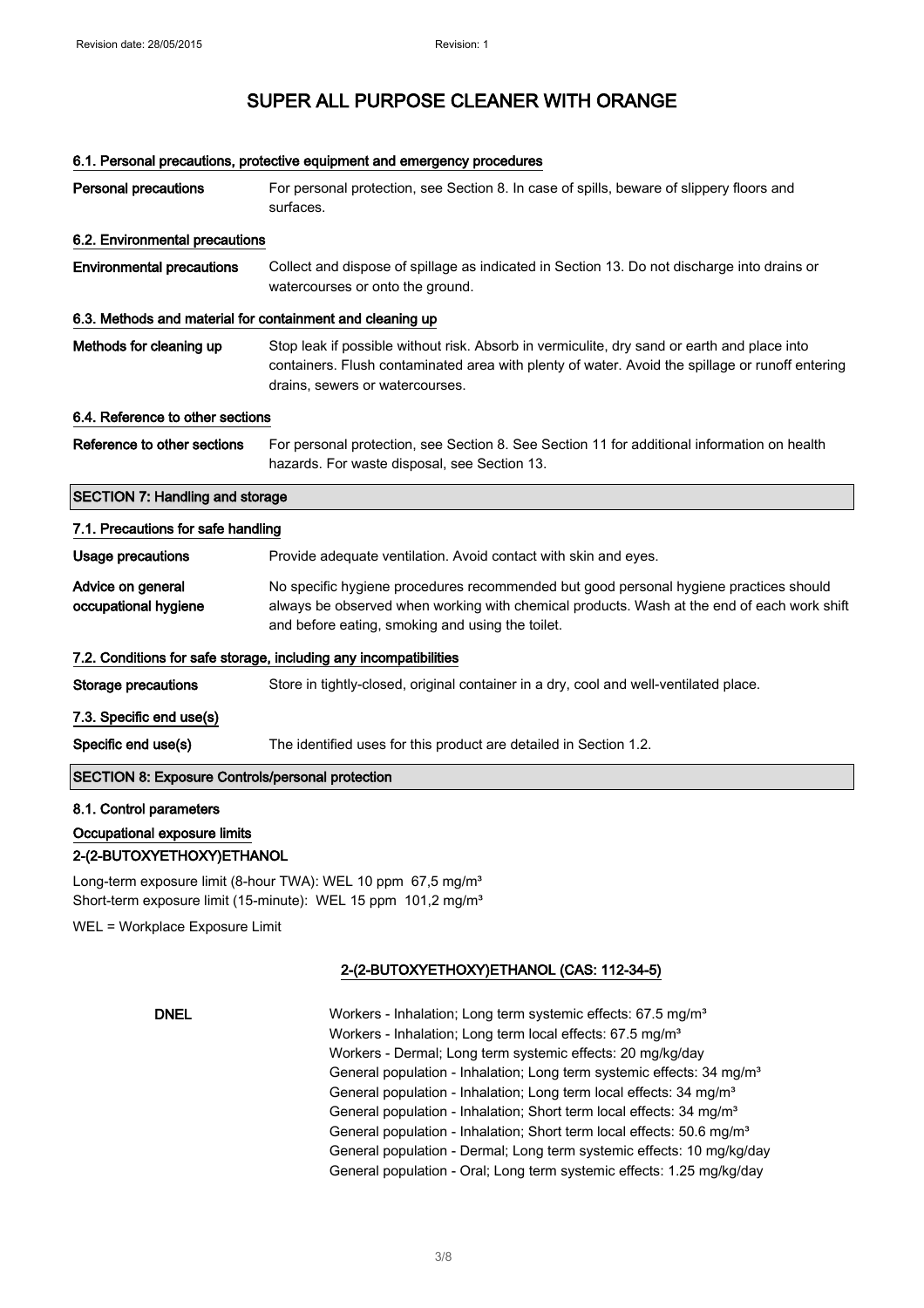| <b>PNEC</b>                         | - Fresh water; 1 mg/l<br>- Marine water; 0.1 mg/l<br>- Intermittent release; 3.9 mg/l<br>$-$ STP; 200 mg/l<br>- Sediment (Freshwater); 4 mg/kg<br>- Sediment (Marinewater); 0.4 mg/kg<br>- Soil; 0.4 mg/kg                                                                                                                                                                                |
|-------------------------------------|-------------------------------------------------------------------------------------------------------------------------------------------------------------------------------------------------------------------------------------------------------------------------------------------------------------------------------------------------------------------------------------------|
|                                     | SODIUM CARBONATE (CAS: 497-19-8)                                                                                                                                                                                                                                                                                                                                                          |
| <b>DNEL</b>                         | Workers - Inhalation; Long term local effects: 10 mg/m <sup>3</sup><br>General population - Inhalation; Long term local effects: 10 mg/m <sup>3</sup>                                                                                                                                                                                                                                     |
|                                     | TETRASODIUM ETHYLENE DIAMINE TETRAACETATE (CAS: 64-02-8)                                                                                                                                                                                                                                                                                                                                  |
| <b>DNEL</b>                         | General population - Oral; Long term systemic effects: 25 mg/kg/day<br>General population - Inhalation; Long term local effects: 0.6 mg/m <sup>3</sup><br>General population - Inhalation; Short term local effects: 1.2 mg/m <sup>3</sup><br>Workers - Inhalation; Long term local effects: 1.5 mg/m <sup>3</sup><br>Workers - Inhalation; Short term local effects: 3 mg/m <sup>3</sup> |
| <b>PNEC</b>                         | - Fresh water; 2.2 mg/l<br>- Marine water; 0.22 mg/l<br>- Intermittent release; 1.2 mg/l<br>- STP; 43 mg/l<br>- Soil; 0.72 mg/kg                                                                                                                                                                                                                                                          |
|                                     | <b>BRONOPOL (INN) (CAS: 52-51-7)</b>                                                                                                                                                                                                                                                                                                                                                      |
| <b>DNEL</b>                         | Workers - Inhalation; Long term systemic effects: 4.1 mg/m <sup>3</sup><br>Workers - Dermal; Long term systemic effects: 2.3 mg/kg/day<br>General population - Inhalation; Long term systemic effects: 1.2 mg/m <sup>3</sup>                                                                                                                                                              |
| <b>PNEC</b>                         | - Fresh water; 0.01 mg/l<br>- Marine water; 0.008 mg/l<br>- Intermittent release; 0.0025 mg/l<br>- STP; 0.43 mg/l<br>- Sediment (Freshwater); 0.041 mg/kg<br>- Sediment (Marinewater); 0.00328 mg/kg<br>- Soil; 0.5 mg/kg                                                                                                                                                                 |
| 8.2. Exposure controls              |                                                                                                                                                                                                                                                                                                                                                                                           |
| Protective equipment                |                                                                                                                                                                                                                                                                                                                                                                                           |
| Appropriate engineering<br>controls | Provide adequate ventilation.                                                                                                                                                                                                                                                                                                                                                             |
| Eye/face protection                 | No specific eye protection required during normal use.                                                                                                                                                                                                                                                                                                                                    |
| Hand protection                     | For prolonged or repeated skin contact use suitable protective gloves.                                                                                                                                                                                                                                                                                                                    |
| Other skin and body<br>protection   | Use barrier creams to prevent skin contact. Wear appropriate clothing to prevent repeated or<br>prolonged skin contact.                                                                                                                                                                                                                                                                   |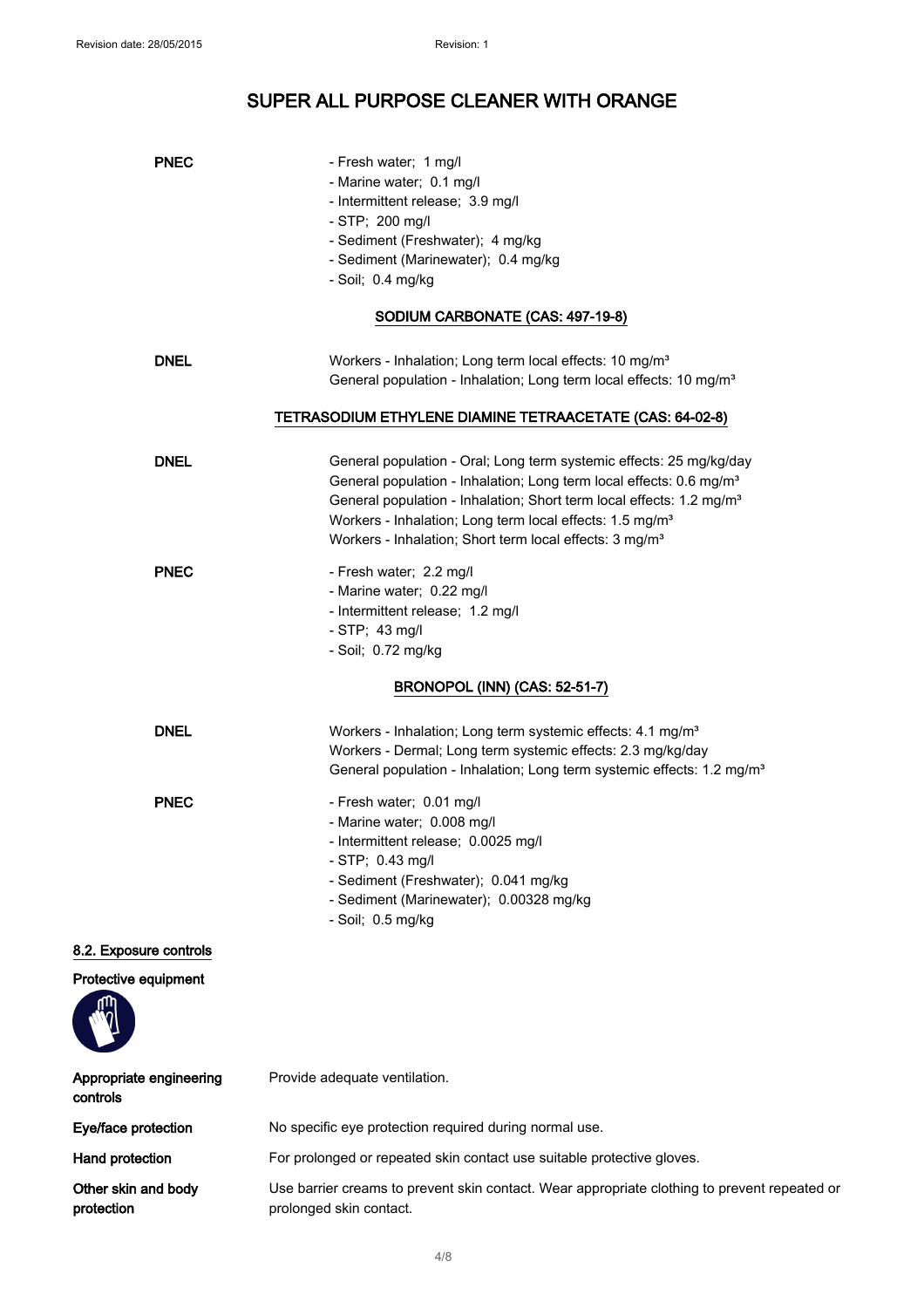| <b>Hygiene measures</b>                   | When using do not eat, drink or smoke. Good personal hygiene procedures should be<br>implemented. Wash hands and any other contaminated areas of the body with soap and<br>water before leaving the work site. Use appropriate skin cream to prevent drying of skin.       |
|-------------------------------------------|----------------------------------------------------------------------------------------------------------------------------------------------------------------------------------------------------------------------------------------------------------------------------|
| <b>Respiratory protection</b>             | Respiratory protection not required.                                                                                                                                                                                                                                       |
| <b>Environmental exposure</b><br>controls | Avoid release to the environment. Users should be aware of environmental considerations<br>and their duties under the environmental protection act. Further information may be found on<br>Government websites: www.dti.gov.uk/access/index/htm and www.envirowise.gov.uk. |

## SECTION 9: Physical and Chemical Properties

| 9.1. Information on basic physical and chemical properties |                                                                     |
|------------------------------------------------------------|---------------------------------------------------------------------|
| Appearance                                                 | Liquid.                                                             |
| Colour                                                     | Orange.                                                             |
| Odour                                                      | Citrus.                                                             |
| <b>Odour threshold</b>                                     | Not applicable.                                                     |
| pH                                                         | pH (concentrated solution): 6.1                                     |
| <b>Melting point</b>                                       | Not applicable.                                                     |
| Initial boiling point and range                            | Not applicable.                                                     |
| Flash point                                                | Not applicable.                                                     |
| <b>Evaporation rate</b>                                    | Not determined.                                                     |
| <b>Evaporation factor</b>                                  | Not applicable.                                                     |
| Vapour pressure                                            | Not determined.                                                     |
| Vapour density                                             | Not determined.                                                     |
| <b>Relative density</b>                                    | 0.98-1.01 @ 20°C                                                    |
| <b>Bulk density</b>                                        | Not applicable.                                                     |
| Solubility(ies)                                            | Soluble in water.                                                   |
| Auto-ignition temperature                                  | Not applicable.                                                     |
| <b>Decomposition Temperature</b>                           | Not applicable.                                                     |
| <b>Viscosity</b>                                           | Not determined.                                                     |
| <b>Explosive properties</b>                                | Not applicable                                                      |
| <b>Oxidising properties</b>                                | Not applicable.                                                     |
| <b>Comments</b>                                            | Information given is applicable to the product as supplied.         |
| 9.2. Other information                                     |                                                                     |
| Other information                                          | Not relevant.                                                       |
| SECTION 10: Stability and reactivity                       |                                                                     |
| 10.1. Reactivity                                           |                                                                     |
| Reactivity                                                 | There are no known reactivity hazards associated with this product. |
| 10.2. Chemical stability                                   |                                                                     |

Stability Stable at normal ambient temperatures.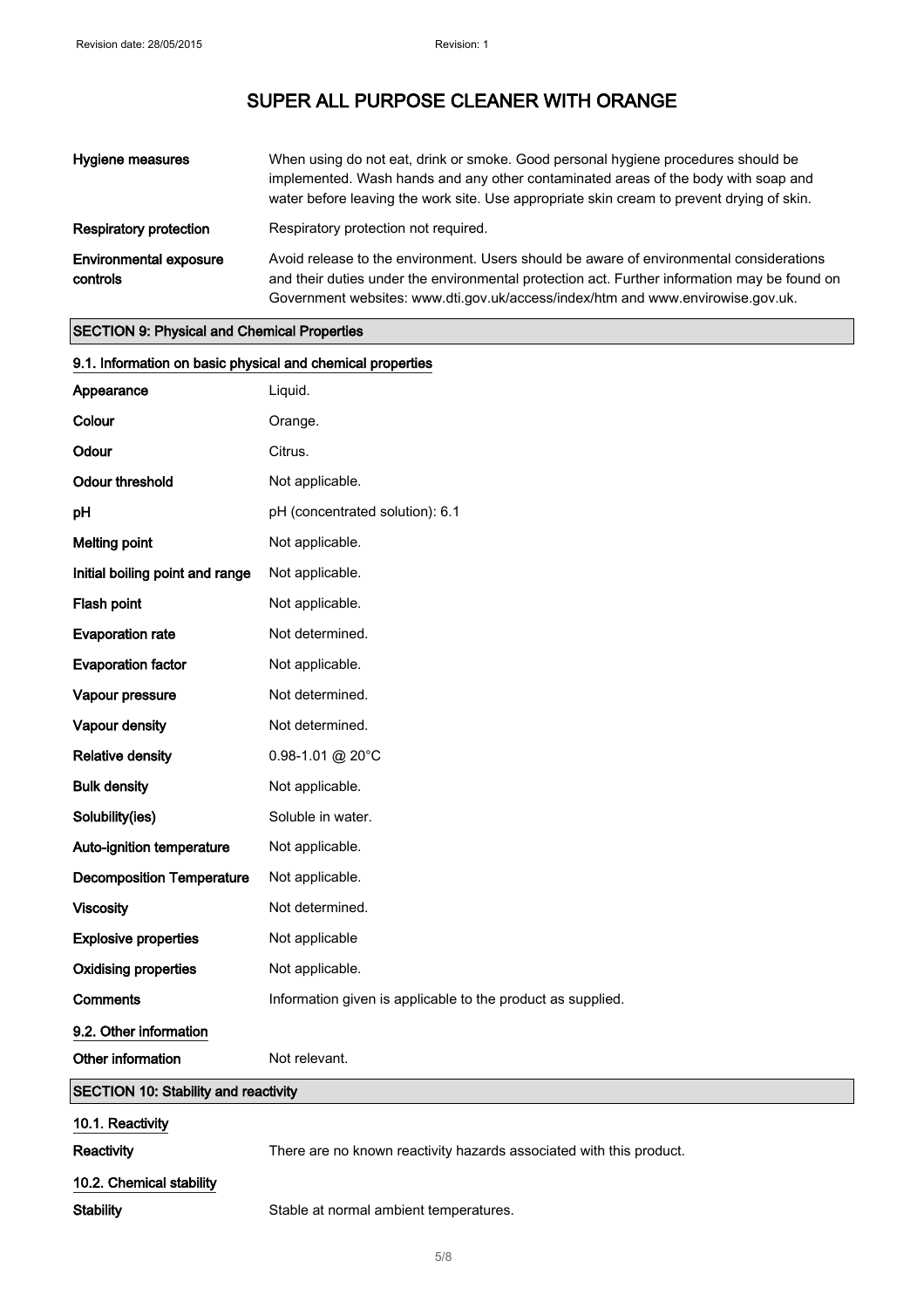| 10.3. Possibility of hazardous reactions     |                                                                                                                                                                                                                                                                                                                                                                                                                                                      |
|----------------------------------------------|------------------------------------------------------------------------------------------------------------------------------------------------------------------------------------------------------------------------------------------------------------------------------------------------------------------------------------------------------------------------------------------------------------------------------------------------------|
| Possibility of hazardous<br>reactions        | Not applicable.                                                                                                                                                                                                                                                                                                                                                                                                                                      |
| 10.4. Conditions to avoid                    |                                                                                                                                                                                                                                                                                                                                                                                                                                                      |
| <b>Conditions to avoid</b>                   | Avoid exposure to high temperatures or direct sunlight.                                                                                                                                                                                                                                                                                                                                                                                              |
| 10.5. Incompatible materials                 |                                                                                                                                                                                                                                                                                                                                                                                                                                                      |
| Materials to avoid                           | No specific material or group of materials is likely to react with the product to produce a<br>hazardous situation.                                                                                                                                                                                                                                                                                                                                  |
| 10.6. Hazardous decomposition products       |                                                                                                                                                                                                                                                                                                                                                                                                                                                      |
| Hazardous decomposition<br>products          | Does not decompose when used and stored as recommended.                                                                                                                                                                                                                                                                                                                                                                                              |
| <b>SECTION 11: Toxicological information</b> |                                                                                                                                                                                                                                                                                                                                                                                                                                                      |
| 11.1. Information on toxicological effects   |                                                                                                                                                                                                                                                                                                                                                                                                                                                      |
| <b>General information</b>                   | This product has low toxicity.                                                                                                                                                                                                                                                                                                                                                                                                                       |
| Inhalation                                   |                                                                                                                                                                                                                                                                                                                                                                                                                                                      |
|                                              | No specific health hazards known.                                                                                                                                                                                                                                                                                                                                                                                                                    |
| Ingestion                                    | May cause irritation. Symptoms following overexposure may include the following: Stomach<br>pain. Nausea, vomiting. Diarrhoea.                                                                                                                                                                                                                                                                                                                       |
| Skin contact                                 | Skin irritation should not occur when used as recommended. Repeated exposure may cause<br>skin dryness or cracking.                                                                                                                                                                                                                                                                                                                                  |
| Eye contact                                  | May cause temporary eye irritation.                                                                                                                                                                                                                                                                                                                                                                                                                  |
| <b>SECTION 12: Ecological Information</b>    |                                                                                                                                                                                                                                                                                                                                                                                                                                                      |
| Ecotoxicity                                  | There are no data on the ecotoxicity of this product. Not regarded as dangerous for the<br>environment.                                                                                                                                                                                                                                                                                                                                              |
| 12.1. Toxicity                               |                                                                                                                                                                                                                                                                                                                                                                                                                                                      |
| Toxicity                                     | Not considered toxic to fish.                                                                                                                                                                                                                                                                                                                                                                                                                        |
| 12.2. Persistence and degradability          |                                                                                                                                                                                                                                                                                                                                                                                                                                                      |
| Persistence and degradability                | There are no data on the degradability of this product. The surfactant(s) contained in this<br>product complies(comply) with the biodegradability criteria as laid down in Regulation (EC)<br>No. 648/2004 on detergents. Data to support this assertion are held at the disposal of the<br>competent authorities of the Member States and will be made available to them at their direct<br>request, or at the request of a detergent manufacturer. |
| 12.3. Bioaccumulative potential              |                                                                                                                                                                                                                                                                                                                                                                                                                                                      |
| <b>Bioaccumulative potential</b>             | No data available on bioaccumulation.                                                                                                                                                                                                                                                                                                                                                                                                                |
| 12.4. Mobility in soil                       |                                                                                                                                                                                                                                                                                                                                                                                                                                                      |
| <b>Mobility</b>                              | The product is water-soluble and may spread in water systems.                                                                                                                                                                                                                                                                                                                                                                                        |
| 12.5. Results of PBT and vPvB assessment     |                                                                                                                                                                                                                                                                                                                                                                                                                                                      |

#### Results of PBT and vPvB assessment This product does not contain any substances classified as PBT or vPvB.

#### 12.6. Other adverse effects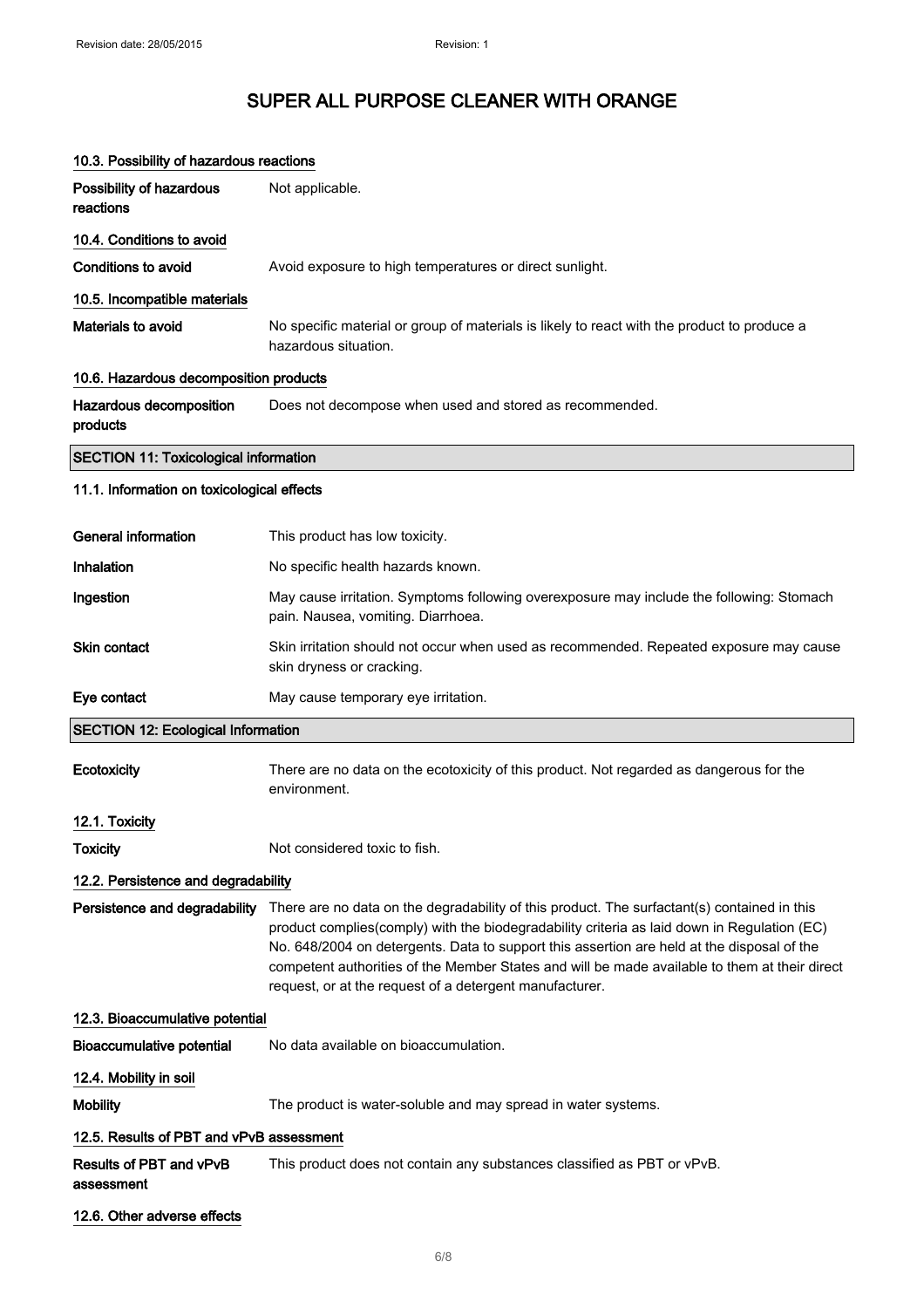| Other adverse effects                                                                                                                                                                                                                                                                                                                                                                                                                                                                                                                                                                               | None known.                                                                                                                                                                                                                                                                                                                                                                                                                                                                                                                                                                                                                                                                                                                                               |
|-----------------------------------------------------------------------------------------------------------------------------------------------------------------------------------------------------------------------------------------------------------------------------------------------------------------------------------------------------------------------------------------------------------------------------------------------------------------------------------------------------------------------------------------------------------------------------------------------------|-----------------------------------------------------------------------------------------------------------------------------------------------------------------------------------------------------------------------------------------------------------------------------------------------------------------------------------------------------------------------------------------------------------------------------------------------------------------------------------------------------------------------------------------------------------------------------------------------------------------------------------------------------------------------------------------------------------------------------------------------------------|
| <b>SECTION 13: Disposal considerations</b>                                                                                                                                                                                                                                                                                                                                                                                                                                                                                                                                                          |                                                                                                                                                                                                                                                                                                                                                                                                                                                                                                                                                                                                                                                                                                                                                           |
| 13.1. Waste treatment methods                                                                                                                                                                                                                                                                                                                                                                                                                                                                                                                                                                       |                                                                                                                                                                                                                                                                                                                                                                                                                                                                                                                                                                                                                                                                                                                                                           |
| <b>General information</b>                                                                                                                                                                                                                                                                                                                                                                                                                                                                                                                                                                          | Do not discharge into drains or watercourses or onto the ground.                                                                                                                                                                                                                                                                                                                                                                                                                                                                                                                                                                                                                                                                                          |
| <b>Disposal methods</b>                                                                                                                                                                                                                                                                                                                                                                                                                                                                                                                                                                             | Dispose of waste to licensed waste disposal site in accordance with the requirements of the<br>local Waste Disposal Authority. Packaging is recyclable. Wash out containers with water<br>before disposal.                                                                                                                                                                                                                                                                                                                                                                                                                                                                                                                                                |
| <b>SECTION 14: Transport information</b>                                                                                                                                                                                                                                                                                                                                                                                                                                                                                                                                                            |                                                                                                                                                                                                                                                                                                                                                                                                                                                                                                                                                                                                                                                                                                                                                           |
| Road transport notes                                                                                                                                                                                                                                                                                                                                                                                                                                                                                                                                                                                | Not classified.                                                                                                                                                                                                                                                                                                                                                                                                                                                                                                                                                                                                                                                                                                                                           |
| Rail transport notes                                                                                                                                                                                                                                                                                                                                                                                                                                                                                                                                                                                | Not classified.                                                                                                                                                                                                                                                                                                                                                                                                                                                                                                                                                                                                                                                                                                                                           |
| Sea transport notes                                                                                                                                                                                                                                                                                                                                                                                                                                                                                                                                                                                 | Not classified.                                                                                                                                                                                                                                                                                                                                                                                                                                                                                                                                                                                                                                                                                                                                           |
| Air transport notes                                                                                                                                                                                                                                                                                                                                                                                                                                                                                                                                                                                 | Not classified.                                                                                                                                                                                                                                                                                                                                                                                                                                                                                                                                                                                                                                                                                                                                           |
| 14.1. UN number<br>14.2. UN proper shipping name<br>14.3. Transport hazard class(es)<br>14.4. Packing group<br>14.5. Environmental hazards<br>14.6. Special precautions for user<br>14.7. Transport in bulk according to Annex II of MARPOL73/78 and the IBC Code<br><b>SECTION 15: Regulatory information</b><br>15.1. Safety, health and environmental regulations/legislation specific for the substance or mixture<br><b>National regulations</b><br>The Control of Substances Hazardous to Health Regulations 2002 (SI 2002 No. 2677) (as<br>amended).<br>EH40/2005 Workplace exposure limits. |                                                                                                                                                                                                                                                                                                                                                                                                                                                                                                                                                                                                                                                                                                                                                           |
| <b>EU</b> legislation<br>Guidance                                                                                                                                                                                                                                                                                                                                                                                                                                                                                                                                                                   | Regulation (EC) No 1907/2006 of the European Parliament and of the Council of 18<br>December 2006 concerning the Registration, Evaluation, Authorisation and Restriction of<br>Chemicals (REACH) (as amended).<br>Regulation (EC) No 1272/2008 of the European Parliament and of the Council of 16<br>December 2008 on classification, labelling and packaging of substances and mixtures (as<br>amended).<br>Commission Directive 2000/39/EC of 8 June 2000 establishing a first list of indicative<br>occupational exposure limit values in implementation of Council Directive 98/24/EC on the<br>protection of the health and safety of workers from the risks related to chemical agents at<br>work (as amended).<br>Workplace Exposure Limits EH40. |
|                                                                                                                                                                                                                                                                                                                                                                                                                                                                                                                                                                                                     | <b>COSHH Essentials.</b><br>ECHA Guidance on the Application of the CLP Criteria.<br>ECHA Guidance on the compilation of safety data sheets.                                                                                                                                                                                                                                                                                                                                                                                                                                                                                                                                                                                                              |

### 15.2. Chemical safety assessment

Currently we do not have information from our suppliers about this.

#### SECTION 16: Other information